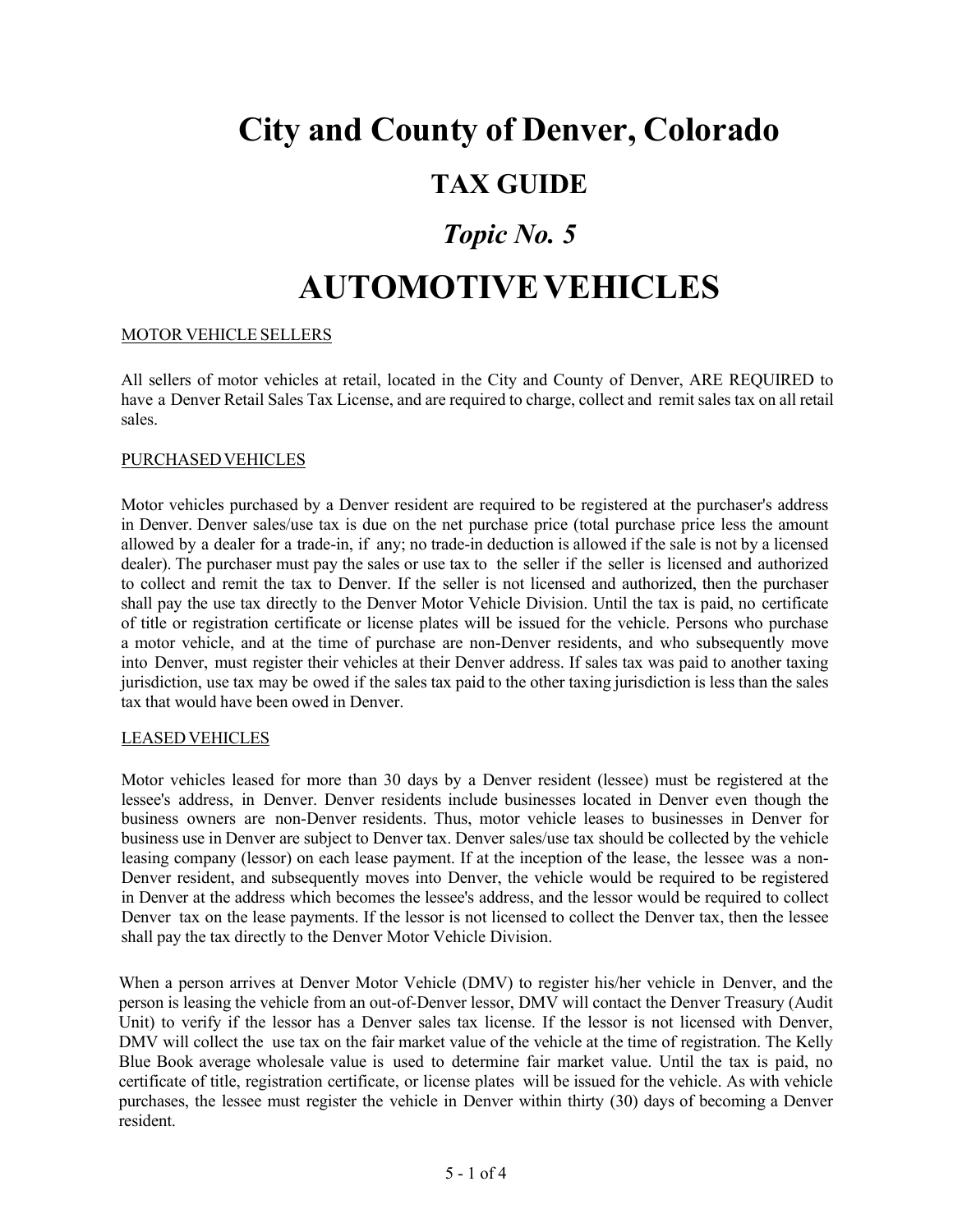#### EXAMPLE

Betty, a resident of Wyoming, leases a vehicle from a Laramie, Wyoming leasing company. Midway through the lease term, Betty moves to Denver. The leasing company is not licensed to collect Denver tax. Betty is required to pay Denver use tax on the fair market value of the vehicle to Denver Motor Vehicle Division within thirty (30) days of becoming a resident.

#### DIFFERENCES IN LEASING RULES: DENVER VS. STATE OF COLORADO

There are two major differences that exist between Denver and the state of Colorado with regard to the application of taxes on leases, including leases of automotive vehicles. When collecting taxes for the State of Colorado (including non-home-rule statutory cities, if applicable):

- A. The lessor may elect to collect the taxes from the lessee on the lease payments (same rule as required by Denver). However, on leases of thirty-six (36) months or less, the lessor may pay the tax up front on the total cost of the vehicle and not collect Colorado tax on the lease payments. The lessor must handle all leases in the same manner.
- B. Taxes collected on the lease are based on the lessee's location when the lease was entered into and remain in effect during the term of the lease.

In reference to Part "A" above, Denver permits the lessor to apply to the Manager of Revenue for permission to pay the tax up front. In Part "B" above, Denver taxes apply only during the period the lessee is a Denver resident. Each periodic lease payment is considered a separate transaction for Denver tax purposes.

For additional information regarding statutory cities and state taxes, contact the Colorado Department of Revenue.

#### VEHICLES RECEIVED AS A GIFT

Vehicles claimed as gifts between family members that are truly gifts without consideration are not subject to the tax. However, assumption of a debt (lien) between family members is consideration and subjects the transaction to the Denver tax. The taxable value of the vehicle would be the debt plus any other consideration given.

The donor and the recipient are considered family members if one of the following relationships exists:

- A. Spouse
- B. Parent, grandparent
- C. Child, grandchild
- D. Brother, sister

Claimed gifts between parties not including the above stated familial relationships are presumed to be with consideration and subject to Denver tax. The vehicle is taxed at the fair market value as determined by using the Kelly Blue Book average wholesale value.

If the new owner feels that the Kelly Blue Book overstates the actual value, he/she may elect to sign Form MV 3 (Affidavit of Purchase Price, Trade, or Gift of Motor Vehicle) listing the defects and specifying the fair market value. All affidavits are forwarded to the Denver Treasury Division for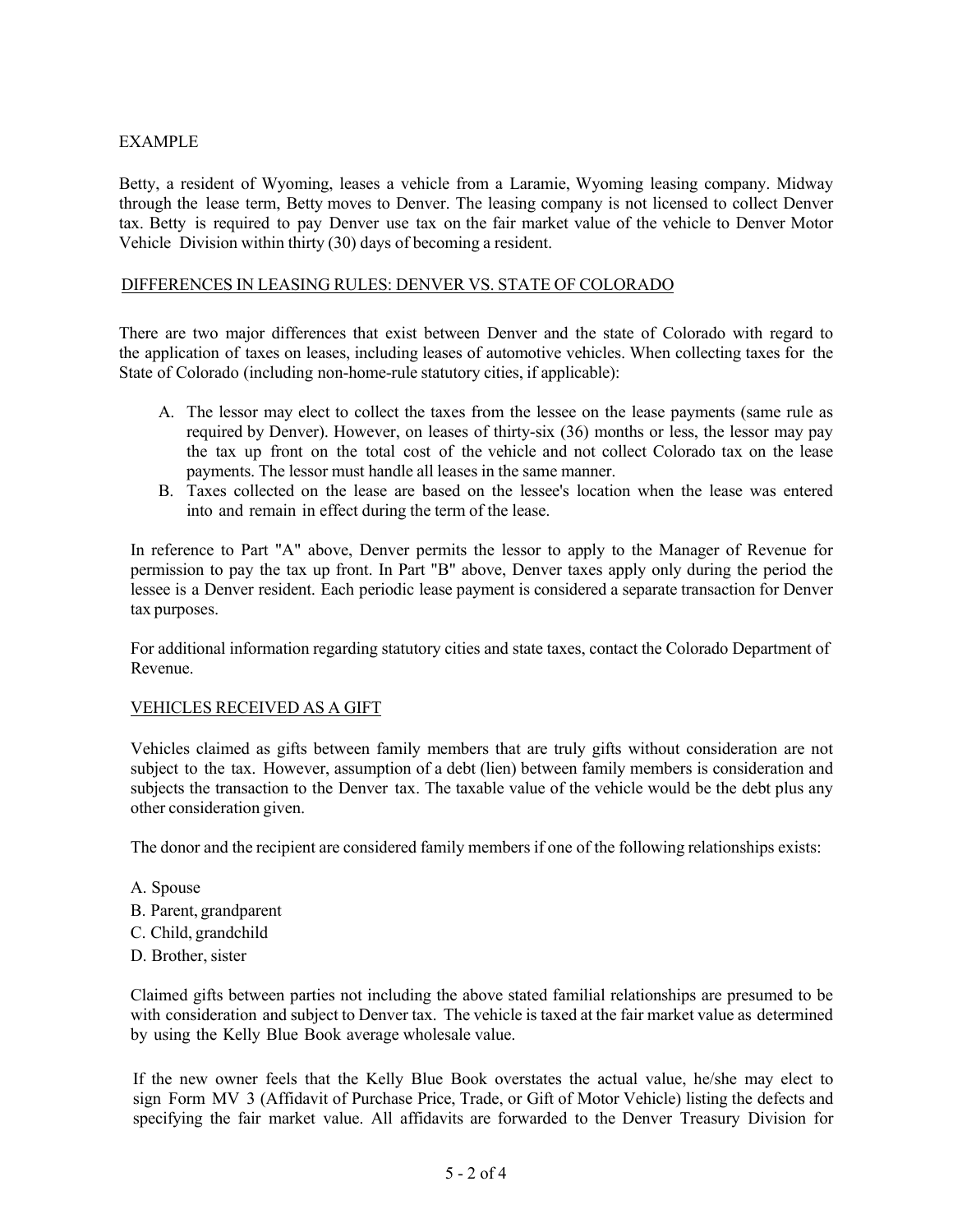review. If the unrelated parties claim the change of ownership is a gift without consideration, DMV may refer the new owner to the Treasury Division for evaluation and disposition of the affidavit. If the claimed gift is, in fact, a gift without consideration, it is not subject to Denver tax.

#### EXAMPLES

- 1. Donald decides to give his old Buick to his granddaughter. Donald holds free and clear title to the vehicle. He completes Form MV 3 (Affidavit of Purchase Price, Trade, or Gift of Motor Vehicle). The form is accepted at face value; thus, the transfer of title and registration to his granddaughter's name is considered to be a tax-free gift.
- 2. Joe, the owner of an RV, was recently laid-off from his job and finds himself unable to make the loan payments. Joe offers to transfer the title to his brother, Harry, if Harry will assume the loan payments. Harry accepts. Because consideration is involved, Denver tax is due on the consideration given (the loan balance).

#### EXEMPTION

Under the Denver Revised Municipal Code ("DRMC") Section 53-55 (11), entitled, Exemptions, sales of automotive vehicles that are registered and required by state law to be registered outside the city are exempt from Denver sales tax. Under DRMC Section 53-105(12), vehicles that are registered and required by state law to be registered outside the city are exempt from Denver use tax. Please note that neither of these two exemptions apply to rented or leased vehicles.

#### GUIDELINES AS TO REGISTRATION LOCATION FOR TAX PURPOSES

#### Personal Vehicles that are not Owned by a Business:

Residency for motor vehicle registration purposes is determined in the same manner as residency for voter registration purposes. A person may register to vote only in the county where he/she maintains his/her residence. If a person is not registered to vote, then factors such as children's school registration, the address as shown on the vehicle insurance policy as the location where the vehicle is kept, work address, telephone directory address, and other public records will be considered in determining residency for vehicle registration purposes. However, if a motor vehicle is permanently maintained at an address other than the address of the owner's residence, such motor vehicle shall be registered at the address from which it is permanently operated and maintained. "Permanently maintained" shall mean the location where the vehicle is primarily garaged or housed.

#### Business-Owned Vehicles:

Business-owned vehicles that are primarily used for business purposes must be registered at the business address where such vehicle is principally operated and maintained. Vehicles owned by a business but used primarily for personal use shall be registered at the address from which the vehicle is permanently maintained. "Permanently maintained" shall mean the location where the vehicle is primarily garaged or housed. Commercial and other motor vehicles, whether or not engaged in interstate commerce, that are registered under the International Registration Plan ("IRP") or registered under a similar statutory registration program must still be registered at the business address where the vehicle is principally operated and maintained. Use by the business of an address outside of Denver where only an agent of the business is located or reports is not sufficient for the Denver sales or use tax exemptions, DRMC Sections 53-55(11) or 53-105(12). The IRP provides for registration at the state level rather than by the county clerks. See, for example, Colo. Rev. Stat. §§42-3-101, et seq. Because the statutory and regulatory provisions establishing the IRP deal primarily with specific ownership